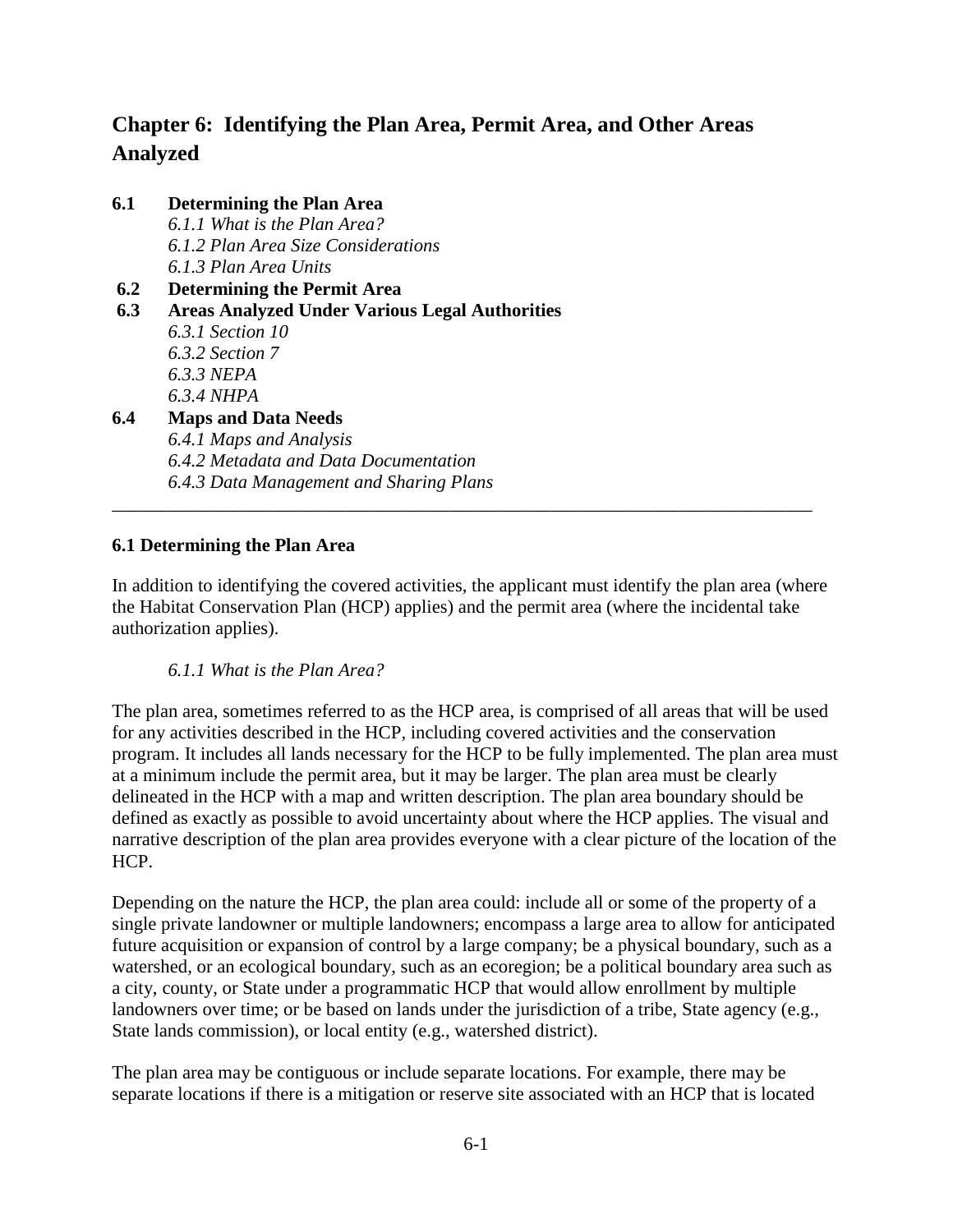apart from other HCP activities, or if an applicant has separate properties each with project activities that will be included under one HCP.

The plan area may include some areas that are not under the direct control of the applicant(s). This is often the case for landscape-scale HCPs where the plan area is based on a large physical or ecological boundary. Also, a mitigation site associated with an HCP may be controlled by someone other than the applicant, such as another landowner. However, applicants must ensure that they can achieve their responsibilities under an HCP and the associated permit within the plan area where the conditions or requirements will be in effect. This may mean that they have to enter into additional agreements, or memorandums of understanding (MOU) (see the [HCP](https://www.fws.gov/endangered/what-we-do/hcp-handbook-toolbox.html#Ch6)  [Handbook Toolbox\)](https://www.fws.gov/endangered/what-we-do/hcp-handbook-toolbox.html#Ch6), or use other legal instruments (e.g., contracts) with affected parties.

Determining the exact location of the plan area boundary is often an iterative process that is intertwined with determining other components of the HCP, including covered species, covered activities, anticipated impacts, and conservation opportunities.

# *6.1.2 Plan Area Size Considerations*

There are no minimum or maximum plan area size requirements. For small or single landowner HCPs, the plan area is often some or all of the landowner's property. HCPs with small plan areas usually take less time to develop and National Environmental Policy Act (NEPA) compliance is not usually as complex (e.g., Categorical Exclusion (CatEx) or Environmental Assessment (EA)). However, HCPs with small plan areas may be less efficient at demonstrating conservation value and in some cases more costly to develop on a per acre basis.

Except in the case of a general conservation plan, the final size and configuration of an HCP plan area is up to the applicant(s). To maximize the conservation value of the HCP, the Services often encourage applicants to consider a landscape-scale or regional plan area if it is feasible and consistent with the applicant's land or natural resource use authorities. Even small plan area HCPs can contribute to a landscape-scale strategy. The advantages usually associated with landscape-scale plans are that they:

- allow for pro-active, long-term development planning to conserve species and their habitats in balance with important economic needs of applicants;
- can comprehensively provide for the needs of a covered species because they often can encompass more life history requirements and provide greater conservation opportunities;
- are more efficient to develop and administer on a per acre basis;
- may allow the permittee to address a broader range of activities;
- can avoid the need for many smaller HCPs;
- allow for analysis of a wider range of factors affecting listed species, which maximizes the flexibility needed to develop innovative mitigation programs, and minimizes the burden of ESA compliance by replacing individual project review with comprehensive, area-wide review; and
- minimize the time and workload associated with the Services' review of many individual projects by conducting a single comprehensive, area-wide review instead.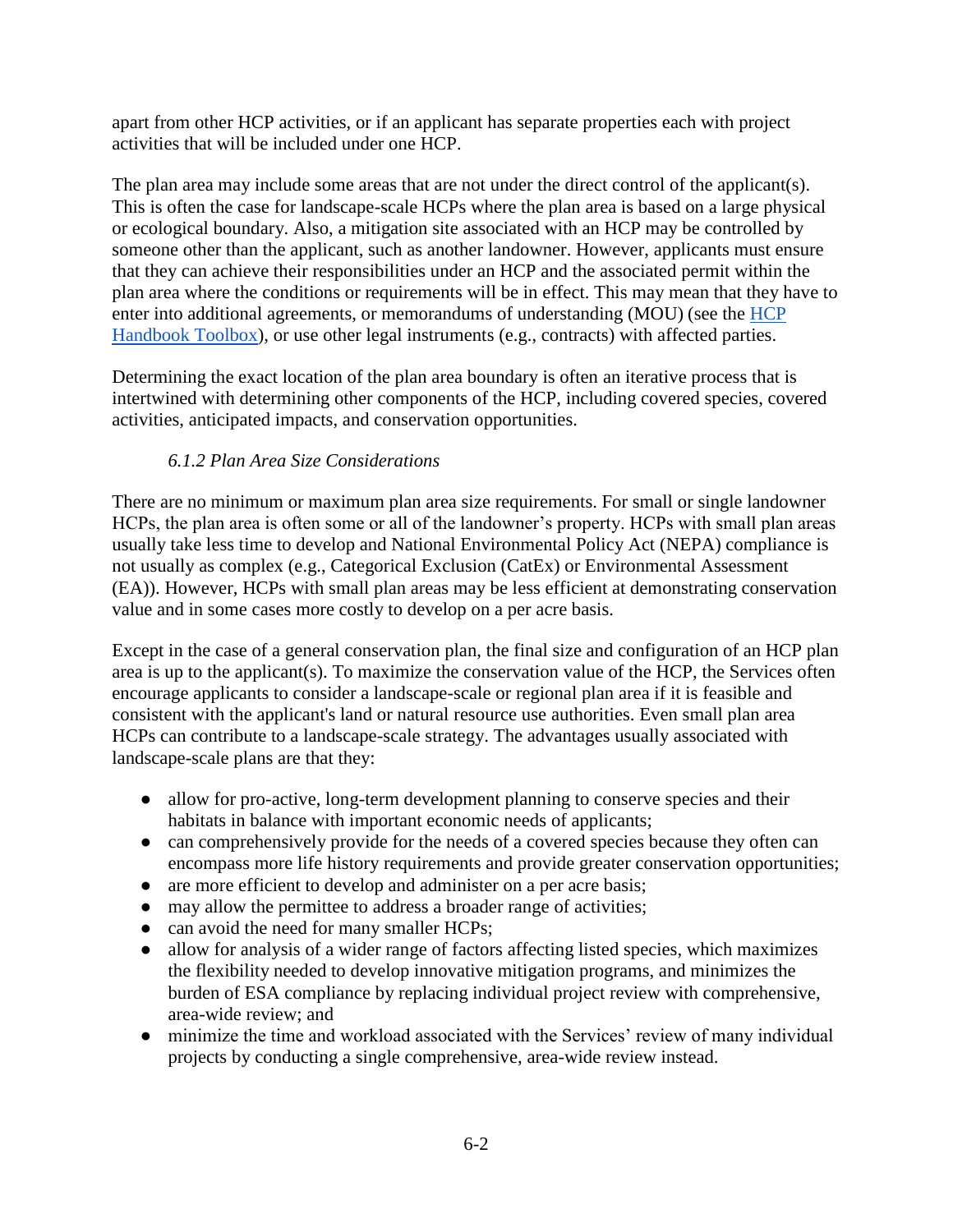Disadvantages of landscape-scale plan areas are that:

- they may have more covered activities and covered species to address, which increases the complexity, costs, and time needed to develop them;
- achieving consensus gets more challenging as the number of participants increases;
- biological information such as species occurrence and habitat conditions may be less available and more difficult to acquire for a large plan area;
- less data availability for large plan areas can lead to greater uncertainties associated with the impacts of implementing these HCPs;
- more robust monitoring and adaptive management programs are often needed to address the uncertainties associated with large plan areas; and
- they often take longer to prepare.

# *6.1.3 Plan Area Units*

Landscape-scale HCPs and even some smaller HCPs may be simplified by dividing the plan area into separate units with different conditions and requirements for each unit. For example, some units may be identified for development activities and others for conservation purposes. Using plan area units may also help in segregating a phased or multi-applicant approach to implementation for large or long-term HCPs. Plan area units may result from severability considerations as discussed in Chapter 3.4.7.

# **6.2 Determining the Permit Area**

The permit area is the geographic area where the impacts of the activity(ies) occur for which an incidental take permit coverage is requested (i.e., the covered activities). Although there is not a minimum permit area size, it must be within the plan area and under the control of the permittee or holder of a certificate of inclusion. The permit area must be clearly delineated with a map and written description in the HCP and the permit. The written description may include township, range, and section information; plat map and parcel numbers; global positioning system (GPS) coordinates; legal descriptions; or whatever is necessary to ensure that there is no uncertainty as to where covered activities may occur and take is authorized.

Depending on the HCP and its permit structure, the permit area may be the same as the plan area or a subset of the plan area. They are often the same when there is a relatively small HCP plan area with just one landowner. Permit areas are often a subset of a plan area for landscape-scale HCPs with multiple applicants or when activities likely to result in incidental take occur only in certain parts of the plan area. Determining the exact location of the permit area is an iterative process that is intertwined with determining other components of the HCP, such as plan area, covered activities, anticipated direct and indirect impacts, and mitigation location.

## **6.3 Areas Analyzed Under Various Legal Authorities**

Under our various legal authorities, we are required to analyze the geographic area within which impacts to a particular resource (e.g., a covered species, soils, water quality, socioeconomics, cultural resources, historic properties) may occur. The areas we analyze may be different for each resource because of their location, how they are affected, and what constitutes a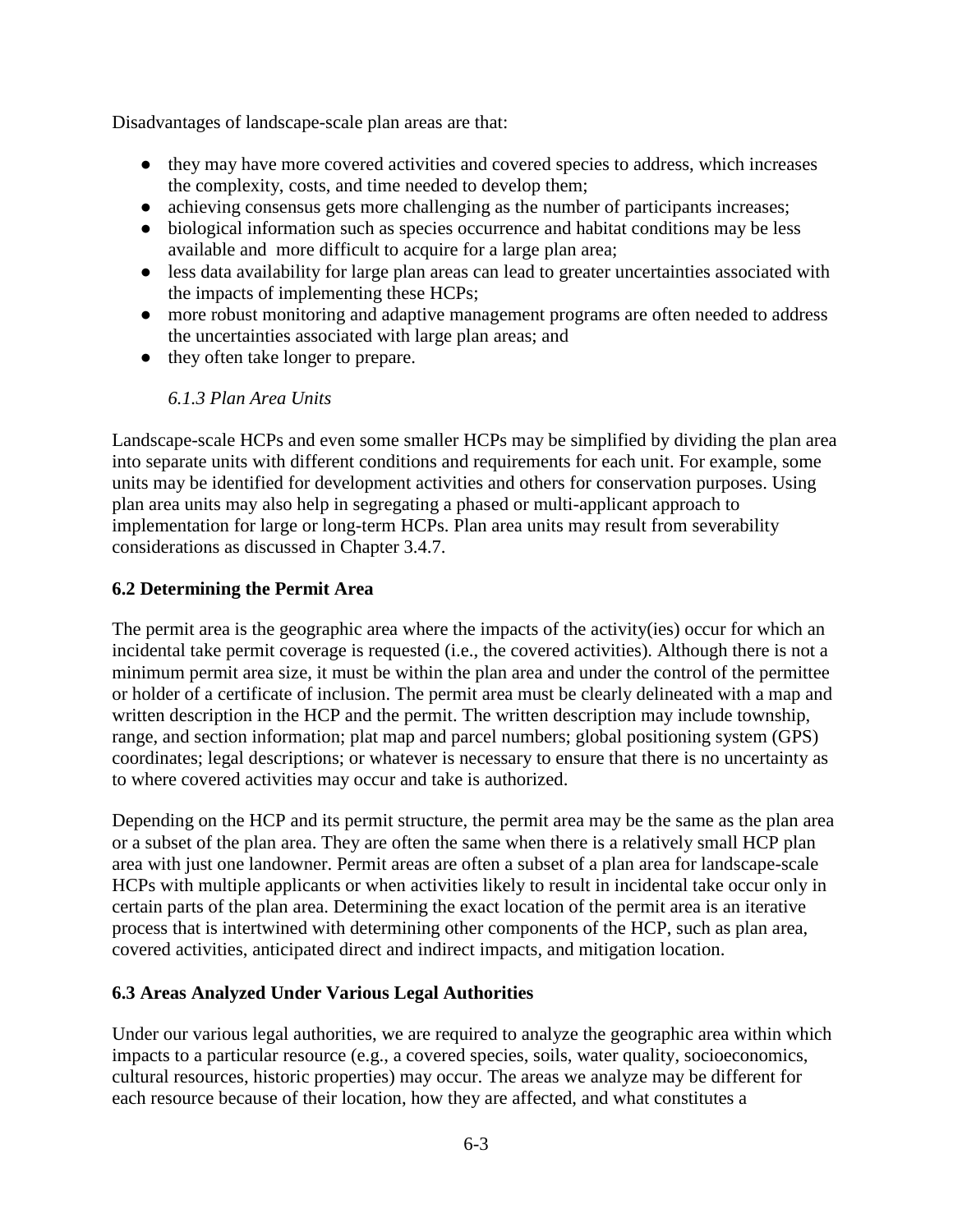meaningfully relevant analysis unit for the resource. For example, a far-ranging species would require us to look outside of the plan area to understand the effects to the population.

#### *6.3.1 Section 10*

Under section 10 of the ESA, the HCP must specify the impact of the taking on each covered species. The impact of the taking must be determined at the rangewide scale to ensure that the taking does not appreciably reduce the likelihood of survival and recovery of the species. Therefore, the area analyzed to determine the impact of the taking on a covered species is the entire range of that species. However, this analysis is often conducted using a stepwise approach with local and intermediate areas analyzed such as the area occupied by a local population and a recovery unit. Effects associated with these local and intermediate areas analyzed are then used to predict effects associated with the entire range of the species.

#### *6.3.2 Section 7*

Under section 7 of the ESA, we are responsible for analyzing impacts to all listed, proposed, and candidate species affected by the proposed Federal action of issuing an incidental take permit, whether the applicant proposed coverage of those species, or not. We conduct this through intra-Service section 7 consultation (see the [HCP Handbook Toolbox\)](https://www.fws.gov/endangered/what-we-do/hcp-handbook-toolbox.html#Ch6). There must be a defined action area for us to do this analysis. Section 7 regulations define the "action area" as all areas that will be affected directly or indirectly by the Federal action, and not merely the immediate area involved in the action (50 CFR 402.02). For example, if a proposed project is noisy then the action area would extend out at least as far as where the project's noise levels are above ambient noise levels. Similarly, the action area would extend out as far as necessary to encompass other project effects such as vegetation, sediment, or light impacts. Ultimately, the action area can be represented by a polygon that is the farthest extent of all areas likely to be affected directly or indirectly by the covered activities. Based on the action area, we determine which species and critical habitat are present and provide this information to the applicant to consider as covered species in the HCP. If take is reasonably certain to occur of ESA-listed wildlife species resulting from the covered activities, those species must be included in the HCP. If take can be avoided, the applicant should provide species take avoidance measures to the Services for review and approval and agreed-upon species take avoidance measures should be included in the HCP. The intra-Service consultation will analyze the proposed species take avoidance measures.

The analysis under ESA section 7 may also need to consider the range-wide scale, because under section 7 we analyze effects to each listed species and designated critical habitat, in order to ensure that the action is not likely to jeopardize the species' continued existence or destroy or adversely modify critical habitat. In some instances, a "distinct population segment" has been listed as a threatened or endangered species, and such designations may also affect the scale of analysis. Furthermore, the scale of the section 7 analysis may be influenced by the recovery units established in a final ESA Section 4 recovery plan. Also as with section 10 analyses, we may use a stepwise approach to conduct the section 7 effects analysis with local and intermediate areas identified. For example, we may identify anticipated effects to a local population or a recovery unit first to help predict effects at the range-wide scale. Also, we will need to consider climate change effects relevant over the HCP timeframe (e.g., an HCP that involves some type of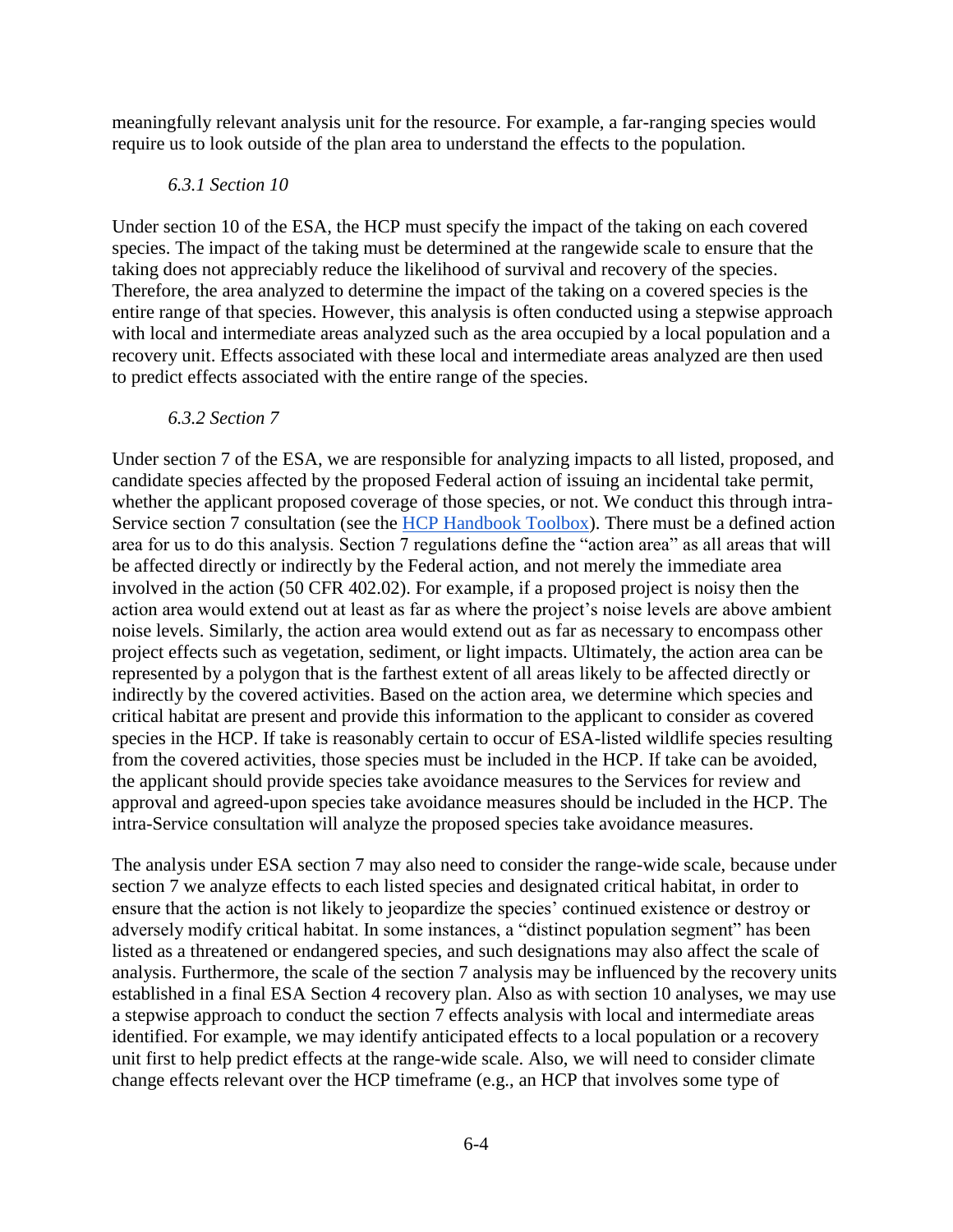ongoing activity may have different effects over time as listed species distribution or abundance is projected to change).

Under section 7, we are also responsible for determining if the Federal action is likely to destroy or adversely modify designated critical habitat. We determine this based on the effect of the action on the critical habitat as designated in a final rulemaking. When multiple units of critical habitat are designated, we may use a stepwise approach in analyzing impacts to critical habitat. For example, if the action area only includes one unit of critical habitat, we will analyze effects to that unit first to help predict effects to the conservation value and function of critical habitat as a whole.

#### *6.3.3 National Environmental Policy Act*

For each alternative in the National Environmental Policy Act (NEPA) analysis, we should analyze impacts to each resource (e.g., soils, water, vegetation, wildlife) (see Chapter 13 and the [HCP Handbook Toolbox\)](https://www.fws.gov/endangered/what-we-do/hcp-handbook-toolbox.html#Ch6). For instance, the impact to soils or vegetation from grading a site for a sewage treatment plant may be confined to the building footprint. The impact to water quality may be the entire length of the river where treated wastewater is discharged. For socioeconomic impacts, a city or county boundary may be the logical area to analyze.

Sometimes the area we analyze for a particular resource changes with different alternatives. For example, analyzing three or four different locations for a sewage treatment plant means analyzing impacts to vegetation and species in each of those different locations. If the Services agree with the areas established for the covered species and covered activities in the HCP, then it would be appropriate to analyze these same areas for the proposed action alternative and possibly other alternatives in the NEPA analysis.

It is not necessary to draw boundaries or collect data to describe resources that are not likely to be affected by the NEPA alternatives. If the resources don't need to be described, the descriptions in the affected environment section of the document should be no longer than is necessary to understand the effects of the alternatives that are described in the environmental consequences section of the NEPA analysis.

In cases when we cooperate with another Federal agency in our NEPA review, the plan area map for the HCP should include areas of concern specific to the cooperating agency's authority.

#### *6.3.4 National Historic Preservation Act*

To determine the Area of Potential Effect (APE), under the National Historic Preservation Act (NHPA) (see the [HCP Handbook Toolbox\)](https://www.fws.gov/endangered/what-we-do/hcp-handbook-toolbox.html#Ch6), we must first understand the extent of the Federal undertaking. We define the Federal undertaking as the issuance of the permit and the associated conservation measures in the HCP, specifically the minimization and mitigation measures. The APE includes the areas where the FWS proposes to authorize take through an incidental take permit and where the permit conditions for the avoidance, minimization, and mitigation measures would be implemented and is typically located within the plan area. It may include reasonably foreseeable impacts outside areas associated with conservation measures if the permit causes such impact, but be sure that such impacts would not already occur without the permit.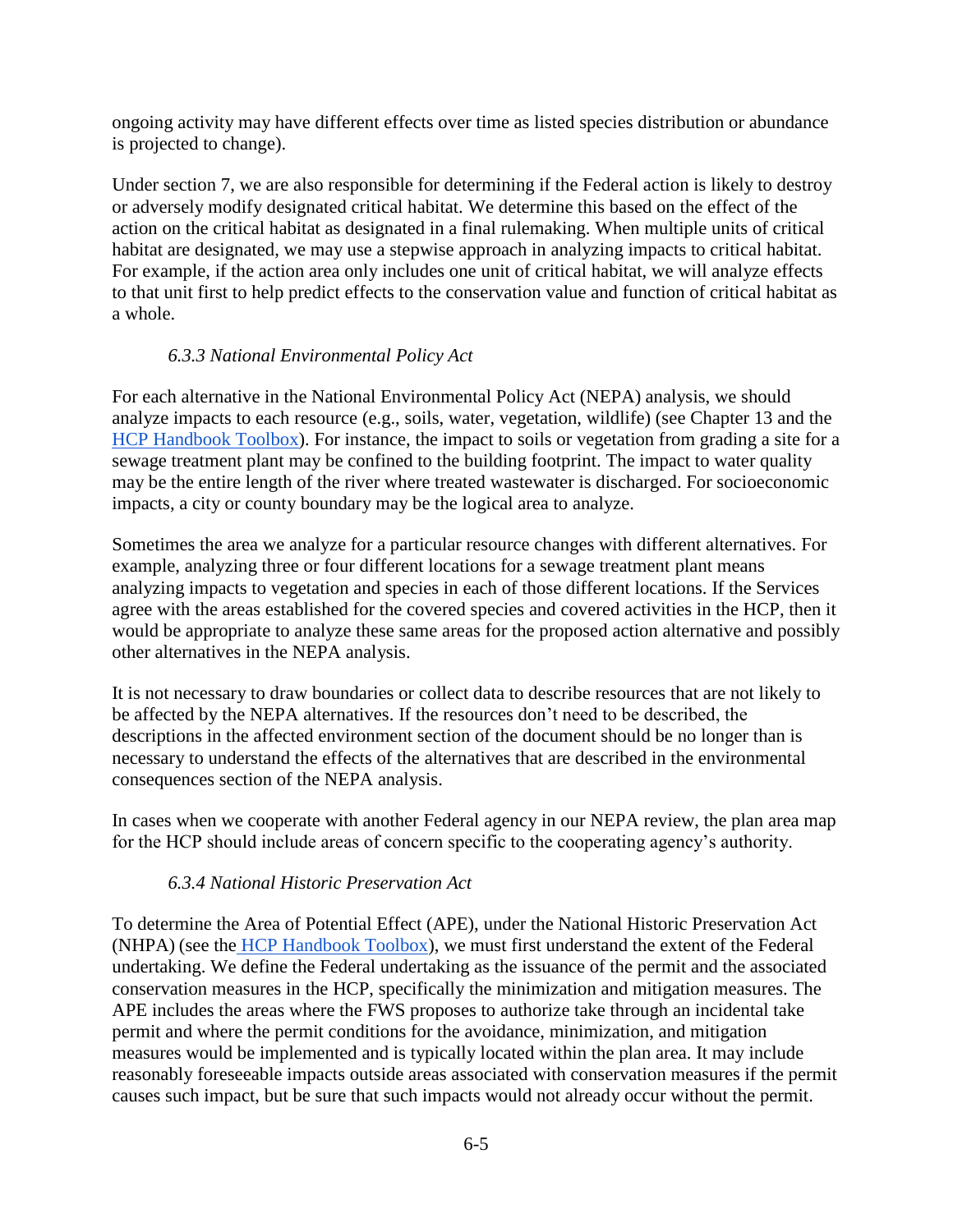FWS staff should coordinate closely with their Regional Historic Preservation Officers (RHPO) early in the HCP development process to help determine the APE and to consult with the State Historic Preservation Officers. See Appendix A for additional information regarding NHPA compliance.

# **6.4 Maps and Data Needs**

For those resources that will sustain impacts, collecting accurate and adequate data on their present status (location, nature, condition, scope, size, etc.) is critical in determining impacts, and must be available in time for baseline analyses. A geographic information system (GIS) or other mapping system can be the basis of these analyses, and we can use these data to decide how best to develop or manage resources. Quality data will help in making quality decisions. This applies to all phases of HCP development, including implementation of the HCP. For more information about data requirements see Chapter 10.4. However, some data and geographic locations, particularly in the case of an HCP developed by an energy industry provider (e.g., oil, natural gas, wind, solar, geothermal, hydropower, etc.), may be proprietary or need to be protected for national security purposes (see also Chapter 7.8.1).

## *6.4.1 Maps and Analyses*

GIS is an important tool for creating maps and for conducting multiple analyses. Applicants and the Services should carefully consider what mapping and analytical needs there are, who will develop them, where the data will be housed, and how the data will be shared. The following are the GIS analyses to routinely consider for HCPs:

- general map making;
- land ownership, management and patterns;
- species occurrence, richness, abundance, and range distribution;
- species-habitat suitability and characterization;
- direct and indirect estimated impacts to covered species' habitat;
- estimated availability of covered species' habitats/vegetation; and
- connection corridors for covered species.

## *6.4.2 Metadata and Data Documentation*

## **What is metadata?**

In its simplest form, metadata is basic information, that accompanies other data to describe what it is and make it easier for others to find it, understand it, and use it. As data are used and modified, users must update the documentation to reflect changes.

## **Why is metadata important?**

Updated and complete metadata are critical to maintaining data quality and make it possible for others to understand and use the data. Data without accompanying metadata are hard to trust and understand, so it is difficult to use them with any degree of confidence.